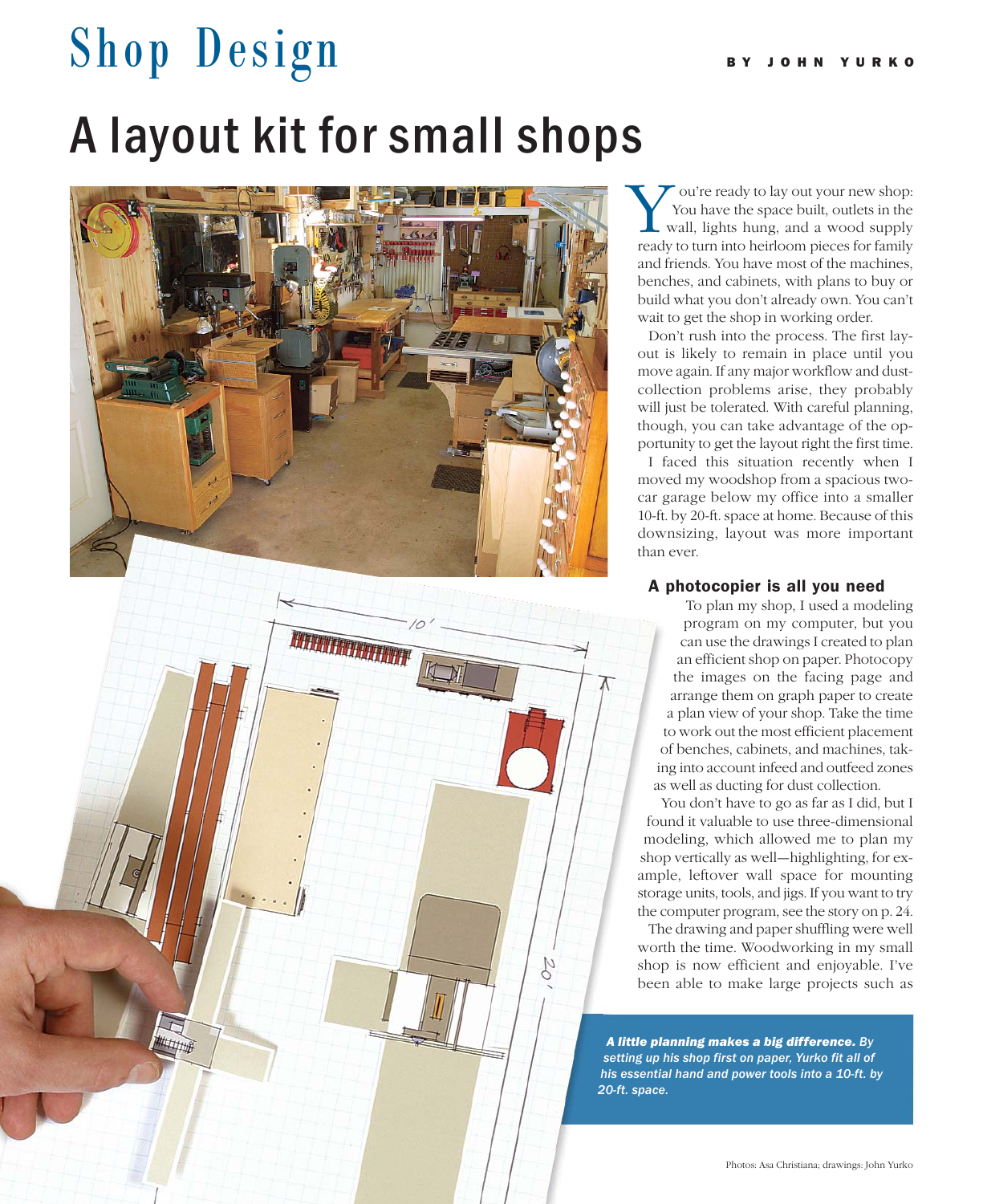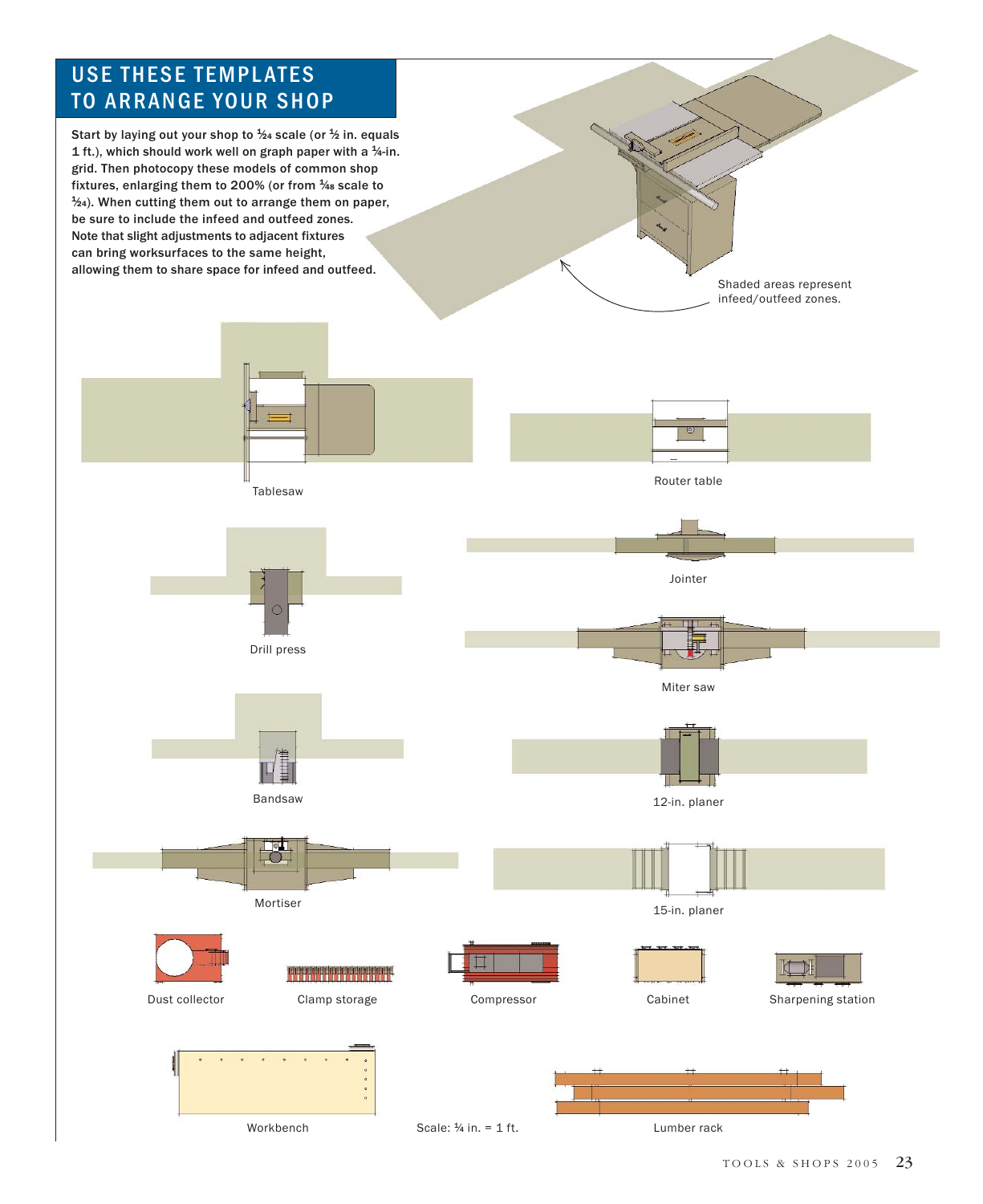# Shop Design (continued)

## Use computer modeling for paper-free planning in 3-D

You have a few options for planning your shop space: The first is simply to photocopy the two-dimensional models provided on p. 23 and use them to create a scale layout of your shop floor. You also can go to my Web site (www.yda-online.com/ shopmodels.htm) and download twodimensional images of each tool to be used either on paper or on the computer. As a third alternative, you can download the same modeling program I used, and create three-dimensional plans.

The program is called Sketchup 4.0 (a demo version is available at www. sketchup.com, which allows 8 hours of free use). The program is easy to learn and use, even for a computer novice. If you download and learn Sketchup, feel free to go to my Web site and download my 3-D models for your own use, or use Sketchup to create your own.

By the way, I have used Sketchup to design every piece of furniture and cabinetry I've built over the last few years, even working out joinery details and making color choices on the computer. And I know of many other woodworkers across the country who have discovered Sketchup and put it to good use.

cabinets and a king-size bed with few compromises in workmanship or speed.

### What I learned

I've seen many shops that are similar in size to mine, and most make serious compromises on machines yet still are choked with stuff. A typical solution is settling for bench tools or omitting some machines altogether. But I was determined not to settle, nor to lose my ability to mill rough lumber to custom sizes.

When I began to arrange my shop on paper and on the computer screen, I realized that, in a small shop, moving wood is easier than moving machines. So I ignored the idea of setting up the space for workflow—for example, creating adjacent, sequential zones for lumber storage, rough dimensioning, final dimensioning, joinery,



*Go three-dimensional for the ultimate plan. Creating his own three-dimensional CAD models allowed Yurko to plan vertical space as well as floor space, helping him locate spots for essential lumber, accessories, shelves, and cabinets.*

and so on. That workflow concept is more appropriate for larger or commercial shops.

My first priority was to fit essential machines and fixtures in the space, including a tablesaw, miter-saw station, drill press, bandsaw, benchtop planer, benchtop disk/belt sander, compressor, router table, and workbench. My second goal was to keep them as stationary as possible.

It was immediately apparent that the key to this design challenge would be infeed and outfeed space for each machine. These spaces can overlap, but it takes careful planning to make sure nothing gets in the way.

Basically, I created a linear outfeed area, which includes the miter-saw station with folding wings, tablesaw with folding outfeed table, and my large router table, all in a line along the 20-ft. wall and set at the